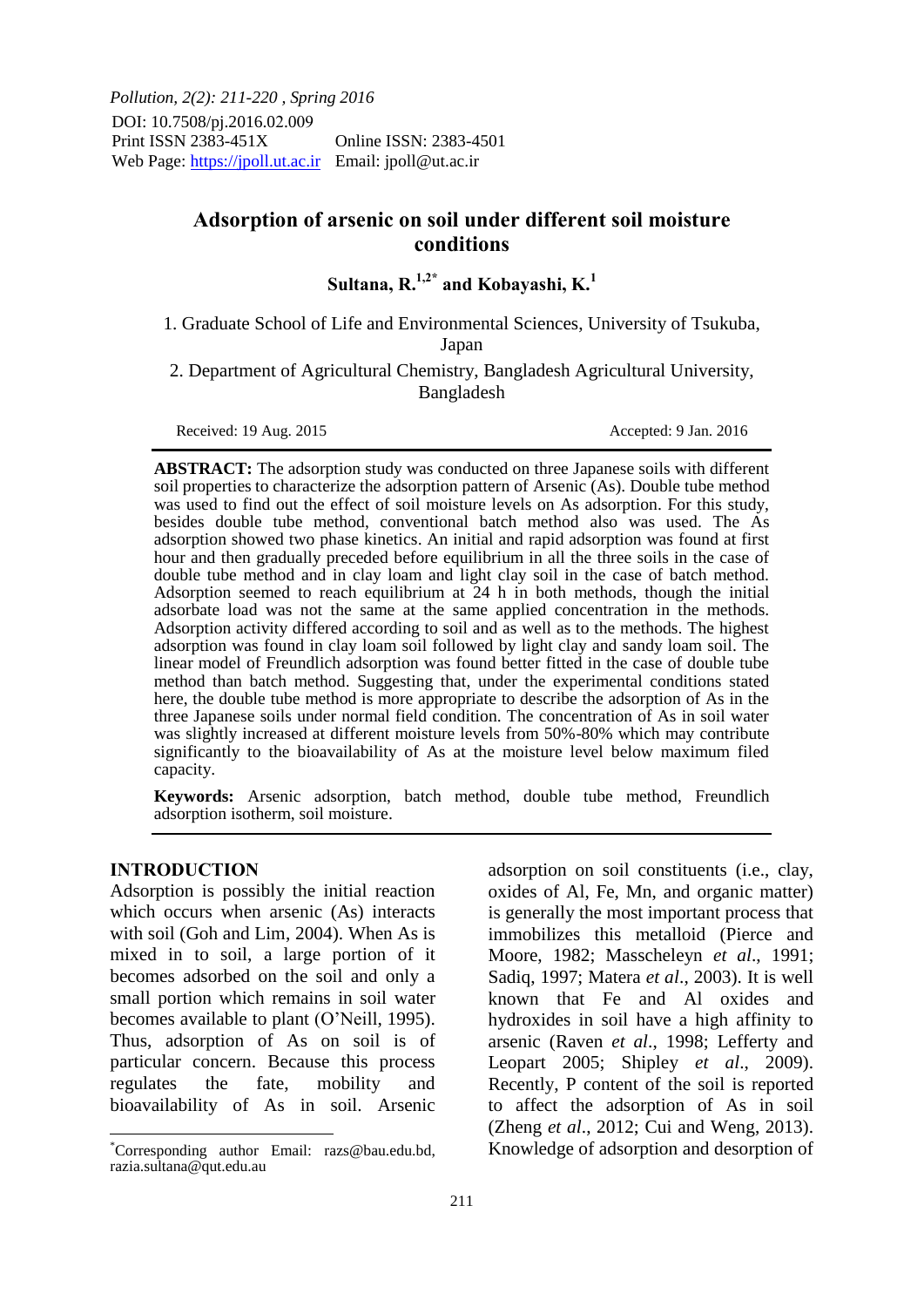arsenic is necessary for predicting arsenic behavior in the soil environments (Zhang and Selim, 2005).

In soil, As can exist in inorganic, organic, and gaseous states. The oxidation states of As in the natural systems are -3, 0,  $+3$ , and  $+5$  (Sadiq, 1997). The main inorganic forms of As in contaminated soils and sediments are +5 and +3 (Harper and Haswell, 1988), but sometimes the oxidation states of -3 and 0 are expected to be found in highly reducing conditions (Mcbride, 1994). Oxidation states play a significant role in determining the potential mobility and sensitivity of As toward changes of the environmental conditions (Goh and Lim, 2004). In oxidizing condition, As (V) is the predominant species in soil (Williams *et al.*, 2003).

The overall rate of adsorption, relies on numerous factors and the adsorption study of As on soil has been mainly linked to environmental factors such as pH (Pierce and Moore, 1982; Xu *et al*., 1988; Ticknor and Mcmurry, 1996; Kuan *et al*., 1997), redox potential, reaction time (Carbonell-Barrachina *et al*., 1996; Lo and Chen, 1997; Su and Suarez, 2000; O'Reilly *et al*., 2001), and oxidation states of As (Sadiq, 1997). Competitive ions and soil properties are also being emphasized due to their key roles in controlling As mobility in soils (Goh and Lim, 2004). However, little is known about the role of soil moisture on As adsorption. Takahashi *et al*. (2004), examined the behavior of As under flooded and non- flooded conditions. Under upland condition, moisture contents may affect the mobility and availability of As in soil. In the soil where As is a problem for rice cultivation like Bangladesh, the fluctuation of soil moisture (during the crop growing period) might affect the adsorption of As on soil and thus, availability of As to plant. Hence, it is important to clarify As adsorption in soil, under different soil moisture conditions. However, it is impossible to measure As adsorption in

soil under different soil water conditions by conventional batch method, but possible by double tube method (Dhareensank *et al*., 2006).

Numerous studies on As adsorption and their bioavailability have been conducted in the recent years (Manning and Goldberg, 1997; Garcia-Sanchez *et al.,* 2002; Goldberg, 2002; Prasad, 1994). However, in all of these studies, conventional batch method is used and As in the solution is being considered as As available to plant (Wauchope *et al*., 2002; Fitz and Wenzel, 2002) and there is no report on the relationship between adsorbed As and the As in soil water that is available for plant. Although water soluble As is an indicator of bioavailability of As, it might not show the exact amount of As available to plant. In our previous experiment on phytoremediation of arsenic by barnyard grass and rice, soil water was collected and it was found that As remediation by the plant was affected by the soil water As, not by the total As in soil (Sultana and Kobayashi, 2011). In this experiment, double tube method (Kobayashi *et al*., 1994) was used to collect the soil water directly to determine the As in soil water that is actually available to the plant.

Because adsorption regulates the bioavailability of As to the plants, even if the same level of As is applied to different soils with different physicochemical properties, the available As to the plants can be significantly different. It is reported that organic matter and clay contents are the two important soil factors that significantly affect the As adsorption in soil (Fitz and Wenzel, 2002; Alverez-Benedi *et al*., 2005). In the present experiment, the three soils were selected to clear out the adsorption behavior of As in soils that differs in soil properties, especially clay and organic matter under different soil moisture level at 50-80% of field capacity. This study was conducted with two objectives: (i) to characterize the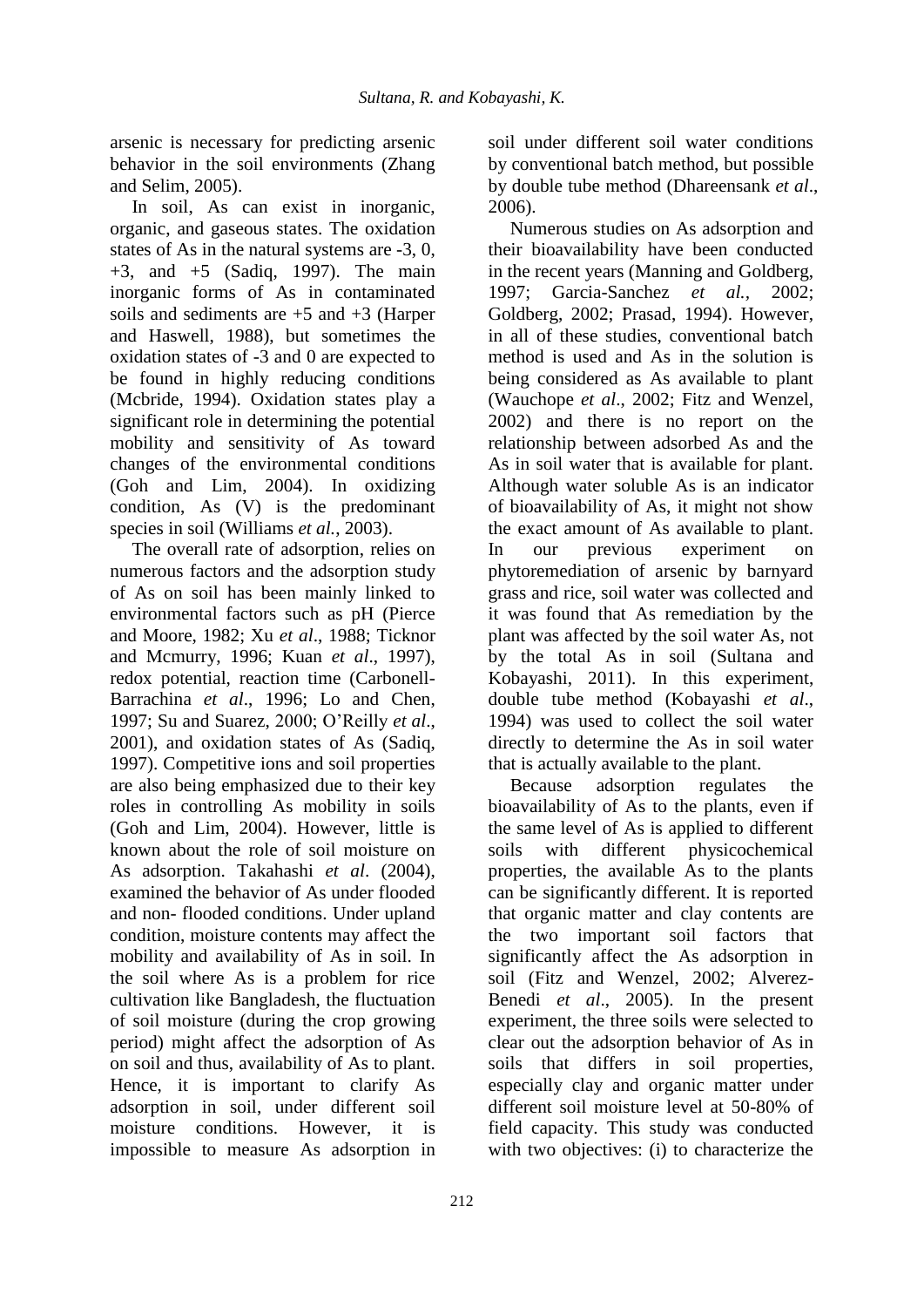adsorption of As including a kinetic study on three different soils, using double tube method; and (ii) to find out the effect of soil moisture on As adsorption under different soil moisture conditions.

# **MATERIALS AND METHODS**

# **Soil preparation**

Three soils were collected from three different textural classes of surface and subsurface at a depth of 0-30 cm and their As-adsorption properties were examined by the double tube method (Kobayashi *et al*., 1994) as well by conventional batch equilibrium method (Wauchope *et al*., 2002). The soils were clay loam (Tennodai soil), light clay (Ryugasaki A soil) and

sandy loam (Ryugasaki B soil) soil. The clay loam was collected from an upland area of Tennodai, Ibaraki prefecture, Japan; the light clay soil was collected from a paddy field and the sandy loam was collected from an upland field of Ryugasaki, Ibaraki prefecture, Japan. The soils were air dried, ground and sieved through a 2 mm sieve. The pH of the soils was determined using deionized water in a 1:2 soil to water ratio (Tan, 2011). Before using in the experiments, the soils were analyzed for initial As and some other physical and chemical components. Physicochemical properties of the soils are presented in Table 1.

**Table 1. Physicochemical properties of the three selected soils used in the experiment**

| <b>Soil</b>           | Clay loam        | Light clay       | <b>Sandy loam</b> |  |  |  |  |  |
|-----------------------|------------------|------------------|-------------------|--|--|--|--|--|
| Field condition       | Upland           | Paddy            | Upland            |  |  |  |  |  |
| Physical properties   |                  |                  |                   |  |  |  |  |  |
| $%$ sand              | $39.40 \pm 0.58$ | $31.00 \pm 0.73$ | $75.70 \pm 1.02$  |  |  |  |  |  |
| $%$ silt              | $38.10 \pm 0.86$ | $35.70 \pm 0.90$ | $17.20 \pm 0.35$  |  |  |  |  |  |
| % clay                | $22.50 \pm 0.60$ | $33.30 \pm 0.08$ | $7.10 \pm 0.40$   |  |  |  |  |  |
| Field capacity (%)    | $96.50 \pm 0.76$ | $65.00 \pm 1.1$  | $43.70 \pm 1.0$   |  |  |  |  |  |
| % organic carbon      | $3.91 \pm 0.81$  | $2.56 \pm 0.20$  | $0.88 \pm 0.11$   |  |  |  |  |  |
| $pH(1:2)$ soil/water) | $6.30 \pm 0.59$  | $6.63 \pm 0.51$  | $6.80 \pm 0.35$   |  |  |  |  |  |
| $CEC$ (cmol/kg)       | $17.30 \pm 1.30$ | $19.10 \pm 2.40$ | $9.10 \pm 0.46$   |  |  |  |  |  |
| Total As $(mg/kg)$    | $4.80 \pm 0.3$   | $20.60 \pm 0.45$ | $9.5 \pm 0.8$     |  |  |  |  |  |
| Available $P(g/kg)$   | $1.39 \pm 0.06$  | $1.41 \pm 0.03$  | $1.23 \pm 0.04$   |  |  |  |  |  |
| Total Fe $(g / kg)$   | $53.98 \pm 3.38$ | $37.65 \pm 0.51$ | $18.26 \pm 0.38$  |  |  |  |  |  |
| Total Al $(g/kg)$     | $84.71 \pm 0.77$ | $42.73 \pm 1.27$ | $27.08 \pm 0.19$  |  |  |  |  |  |

**Characterization of adsorption equilibrium** Adsorption equilibrium of As was characterized by both batch and double tube method. The double tube method (Fig. 1) was used to get directly the soil water that is available for plant and As in soil water can be determined (Kobayashi *et al*., 1994; Sultana and Kobayashi, 2011). To compare the results obtained by the double tube method to other available reports, As adsorption experiment was also conducted by batch method. As (V) [disodium hydrogen arsenate heptahydrate  $[Na_2HAsO_4.7H_2O$  (special grade)], was used for the adsorption study because it is reported that under oxidizing condition,

soil or soil at the moisture level up to the field capacity, As mainly presents as As (V) (Masscheleyn *et al*., 1991; Williams *et al*., 2003).

For the batch method, 1 g air-dried soil was taken in polyvinyl tube and then 25 ml of 50 mg $L^{-1}$  As solution was added to each tube. The suspensions were then continuously agitated at 100 oscillations per minute in a horizontal shaker (Asahi Techno-glass Corporation, Tokyo, Japan) for 0, 1, 3, 6, 12, 24 and 48 h at  $25 \pm 1^{\circ}$ C. The pH value of the solution was periodically measured, and its' changes did not exceed  $\pm 0.5$  units. At the end of the desired reaction time, the suspensions in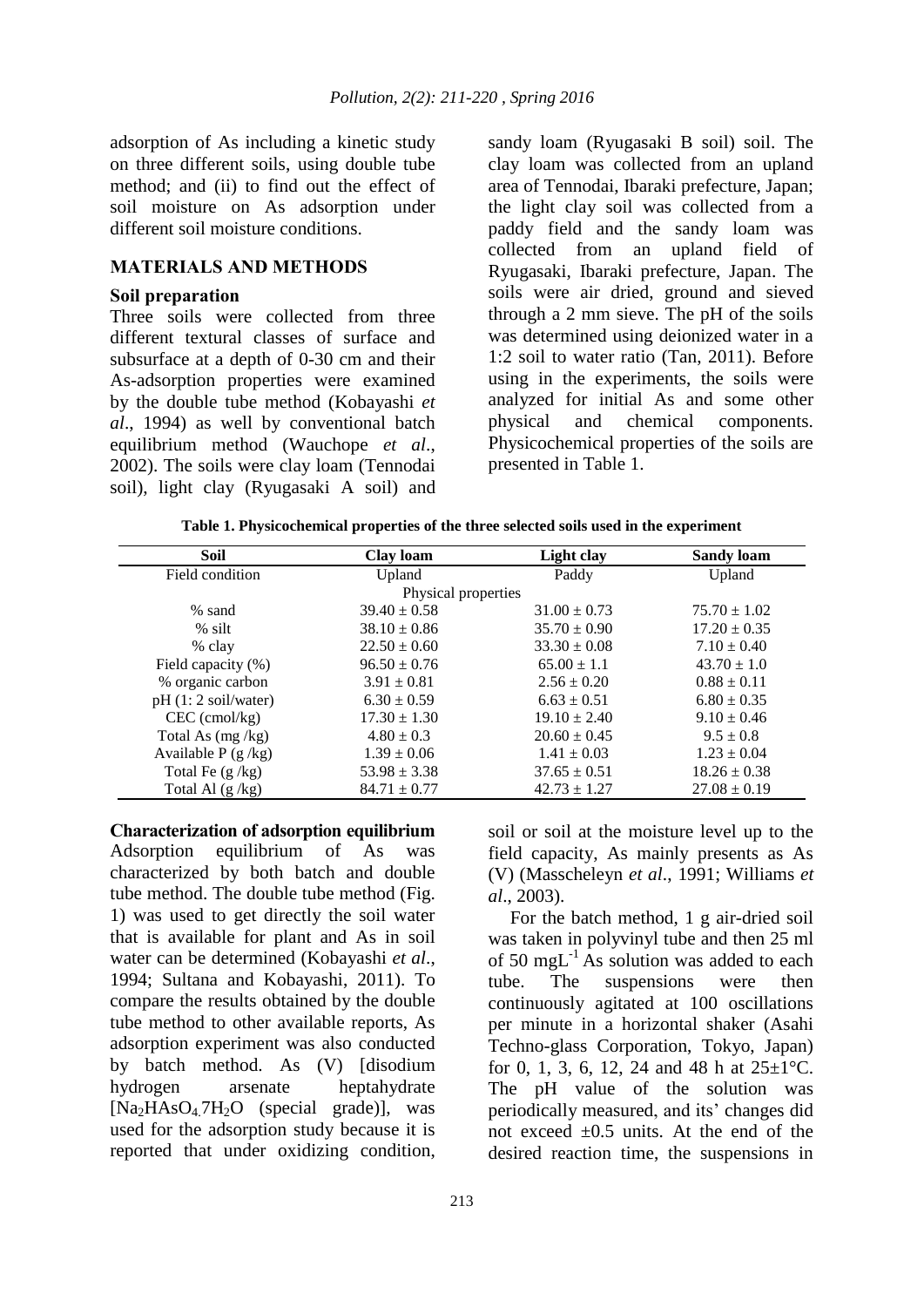the bottles were centrifuged for 15 min at 3000 rpm at the same temperature during agitation and the supernatants were collected. Each sample was replicated thrice. The supernatants were filtrated through a quantitative paper filter (5C, Advantech, Tokyo, Japan) followed by a disposable syringe filter, PTFE 0.20µm (DISMIC- 25HP, Toyo Roshi Kaisha Ltd., Tokyo, Japan) and then analyzed for As by ICP-AES (Inductively Coupled Plasma Atomic Emission Spectrophotometer) coupled with hydride generator.

For the double tube method, air dried soils were put into plastic pots. Deionized water was added to the soils to attain the moisture content at about 50% of the field capacity prior to As application. Then appropriate amounts of  $Na<sub>2</sub>HAsO<sub>4</sub>7H<sub>2</sub>O$ 

was added to the soils diluted with deionized water to reach the soil As level at 50 mg  $kg^{-1}$  and the soil moisture level of approximately 80% of the field capacity. Then the soils were kept for 0, 1, 3, 6, 12, 24 and 48 h. Each sample was replicated thrice. After desired time, soil water was collected from each soil by double tube method (Kobayashi *et al*., 1994). Briefly, the soils were centrifuged using double tubes at  $16000 \text{ g}$  for 30 min at  $25^{\circ}$ C in order to separate it into a solution which was then collected (in the bottom of the outer tubes with the soil remaining in the inner tubes) which are referred to centrifuged soils. The centrifuged soil was dried at 105°C for 24 h and the amount of moisture remained in it was determined and was added to the amount of soil water.



**Fig. 1. Schematic representation of double tube method for collecting soil water as adopted from Kobayashi** *et al.,* **1994**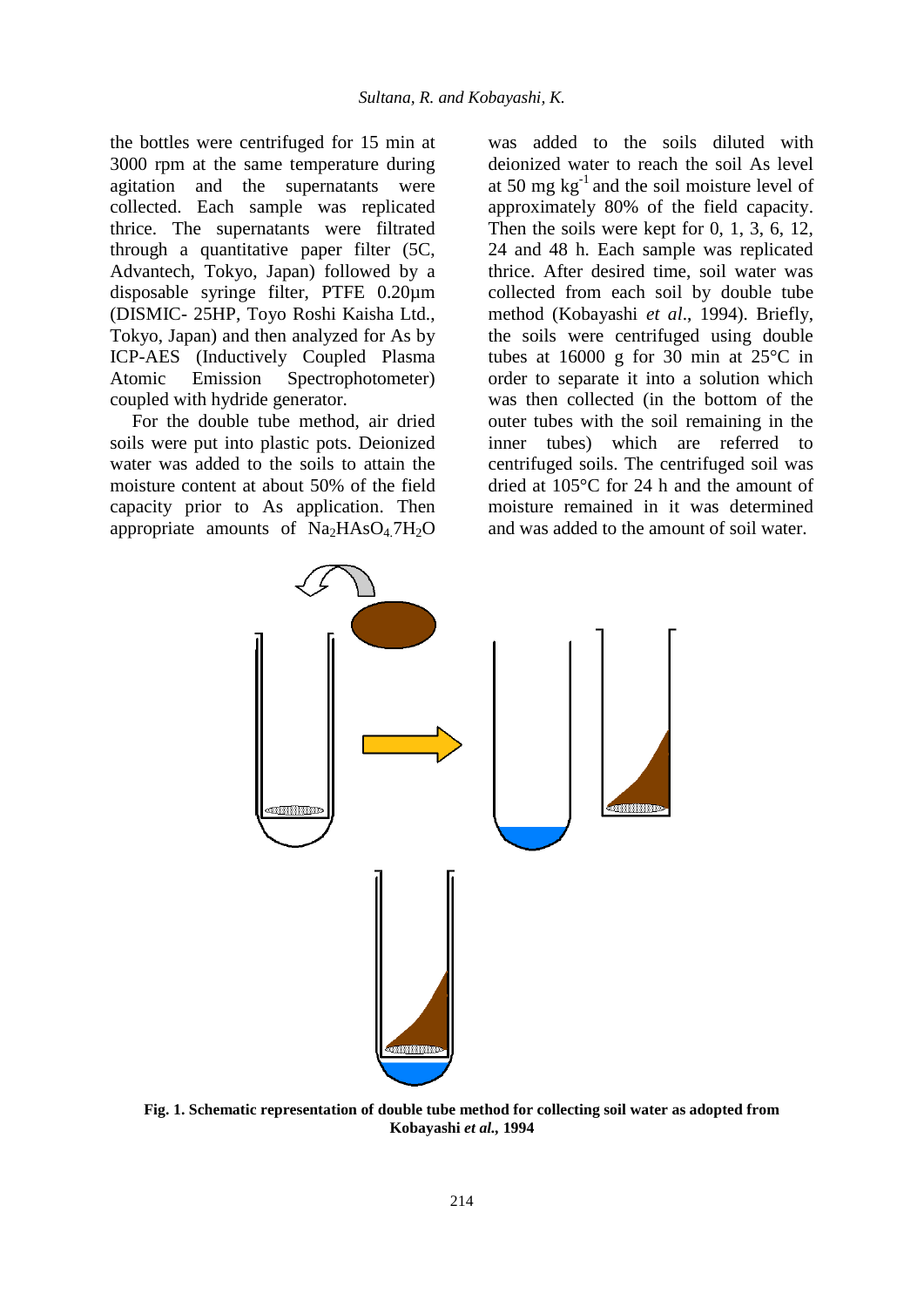The amount of adsorbed As in the batch method was determined by mass balance equation modified from the calculating formula by Alverez-Benedi *et al*. (2005):

$$
qS = L(C0-C)
$$
 (1)

where q is the estimated amount of adsorbed As (mg/kg)

S is soil mass (kg)

L is the mass of the solution (kg)

C0 is the initial concentration of As in the solution  $(mg/L)$ 

C is the measured concentration of As in the solution after different time intervals  $(mg/L)$ 

Same equation was used for the double tube method, where,

L is amount of soil water (kg)

C0 is initial concentration of As in the soil (mg /kg)

C is measured concentration of As in the soil water after different time intervals  $(mg/L)$ .

# **Adsorption isotherm**

Adsorption isotherms of As were obtained by carrying out adsorption experiment with a fixed amount of soil but varying initial As concentrations. In case of batch method, solutions of 0, 25, 50 and 100 mg/L were used by adding various amount of  $Na<sub>2</sub>HAsO<sub>4</sub>7H<sub>2</sub>O$  into deionized water. Materials and experimental conditions were the same as equilibrium study described above, using the same soil: solution ratio (1:25) and performed in triplicates for each trial. The resulting suspensions were agitated for 24 h, which was the experimental time determined after the equilibrium study. After this time, the same process of centrifugation, removal of supernatant liquid, and filtration was done before ICP-AES analysis.

In the case of double tube method, appropriate amount of  $Na<sub>2</sub>HAsO<sub>4</sub>7H<sub>2</sub>O$ were added to soils to reach the concentration of As in the soils as 0, 25, 50 and 100 mg/kg. The soils were then kept for 24 h to reach the soil water As at equilibrium. After 24 h the soil waters were collected by the same described method. The soil waters were filtrated and the amounts of As in the soil waters were analyzed by ICP-AES.

Freundlich adsorption equation was used for modeling the adsorption isotherm (Alverez-Benedi *et al*., 2005). The modified linear form of Freundlich isotherm was used as:

$$
q = K f c^{1/n} \tag{2}
$$

where q is the amount of As adsorbed on soil (mg /kg)

C is the concentration of As on solution at equilibrium

Kf and n are the constants.

# **Effect of soil moisture on As adsorption**

The effect of soil moisture on As adsorption was determined by calculating the amount of As adsorbed on soil at the moisture levels of 50%, 60% and 80% of field capacity. This range was selected to find out the adsorption within the moisture level suitable for plant growth. Adsorption at 100% moisture level was not done because at saturated soil moisture level, moisture will influence release of As on soil water, similar to aquatic or paddy condition as described by Takahashi *et al*., 2004. The experiment was conducted only by double tube method because it is impossible to maintain the designated moisture level by batch method. The experimental method was same as mentioned above in the section of adsorption isotherm. 25, 50 and 100 mg/As kg were added to the three types of soils at the moisture levels of 50%, 60% and 80% of field capacity. After 24 h the soil waters were collected by double tube method and the amounts of As were measured.

Analysis of As was carried out by ICP-OES (Optima 7300 V ICP-OES Spectrometers) coupled with a hydride generator at a detection limit of 0.2 ppb arsenic. The relative standard deviation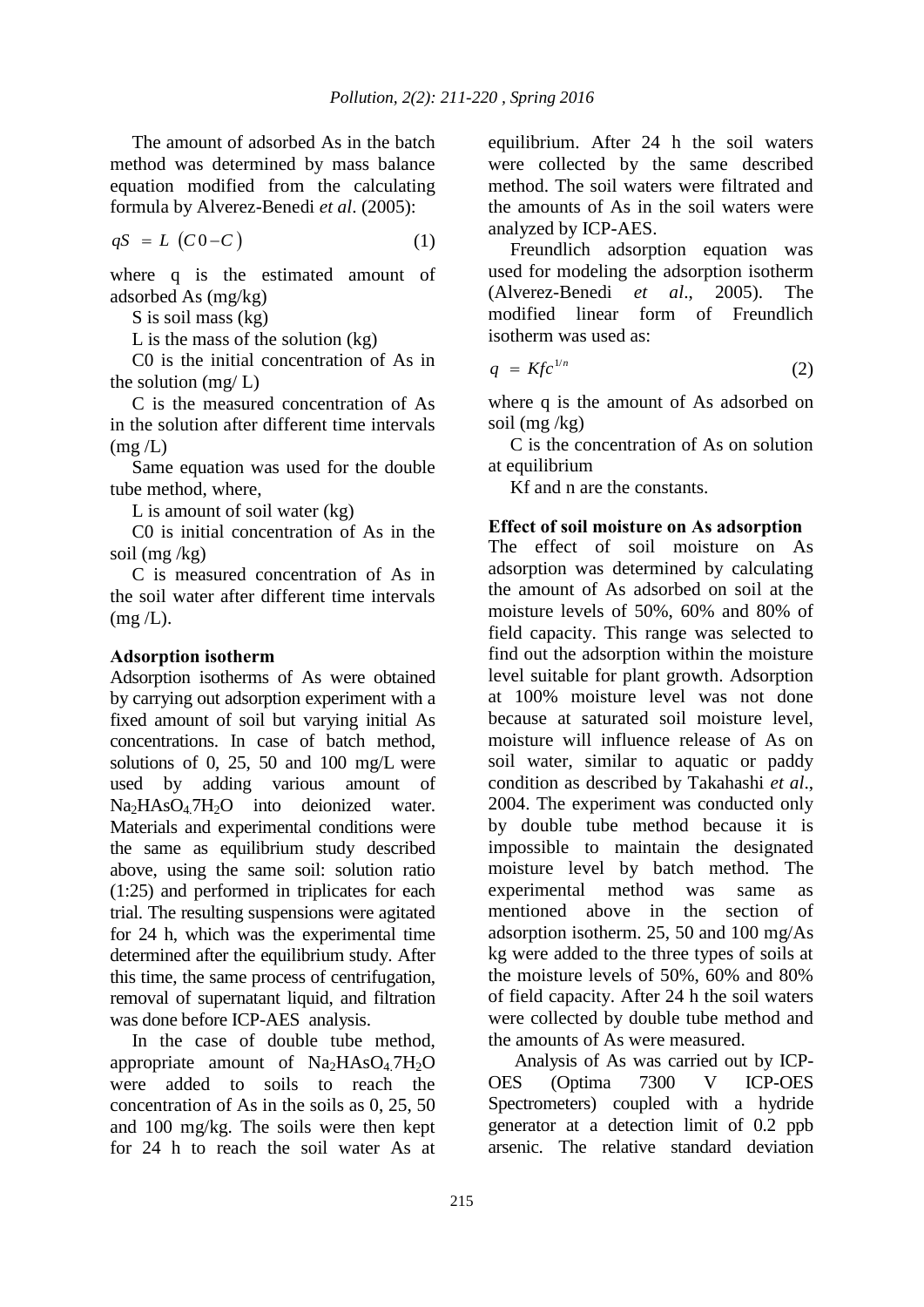(RSD) in the analysis was set at 2% prior to analysis. To get consistent measurement, the recovery was kept within 95-105% using standard (JCSS-Japan Calibration Service System) at every 10 samples interval.

All the data were analyzed using Microsoft® Excel software. Freundlich adsorption equilibriums were also done by the same software using the appropriate equations. Results were expressed as the mean of three replicates with  $\pm$  standard error.

# **RESULTS AND DISCUSSION**

#### **Adsorption equilibrium**

The concentration of As in soil water obtained by double tube method- and in soil solution -obtained by batch methodare shown in Figure 2. A rapid and high adsorption was found in all types of soil and adsorption was highest in the clay loam followed by light clay soil and sandy loam soil by both methods. Although the adsorbate load was different in two methods, adsorption seemed to reach equilibrium at 24 h in all types of soil in both the batch and the double tube methods. In both methods, there was an initial rapid adsorption in both methods. In the next phase, the adsorption was very slower. The

similar pattern of two phase adsorption kinetic obtained by batch method was reported by Goh and Lim (2004) for a clay loam soil, They stated that the adsorption rates of As(V) was rapid in the first hour and then decelerated noticeably as the reaction plateaued after 8h. The increases in adsorption beyond 8h were marginal and seemed to approach equilibrium at about 24 h. Alvarez-Benedi *et al*. (2005), also found similar adsorption equilibrium for As in different types of soil ranging from sandy to clay. Smith *et al*. (1999) showed that As (V) retention by soils attained apparent equilibrium in less than 1 h, followed by a steady, but slow rate for 72 h. Nevertheless, the effect of longer retention time of 72hr and more on As adsorption was not investigated.

It is notable that in all three soils, adsorption was rapid and followed similar pattern to reach equilibrium except sandy loam soil in batch method. In batch method, sandy loam soil took relatively higher time at initial rapid stage that might be due the lower clay content compared to other two soils. However, in double tube method, there was no significant difference in the pattern of initial rapid adsorption



**Fig.** 2. Kinetics of As (V) adsorption in clay loam soil (◊), light clay soil (○), and sandy loam soil (△) **treated with 50 mg As kg<sup>-1</sup>** in the double tube method (A) and with 50 mg As  $L^{-1}$  in the batch method (B). Bars indicate the  $\pm$  standard error of the means (n= 3).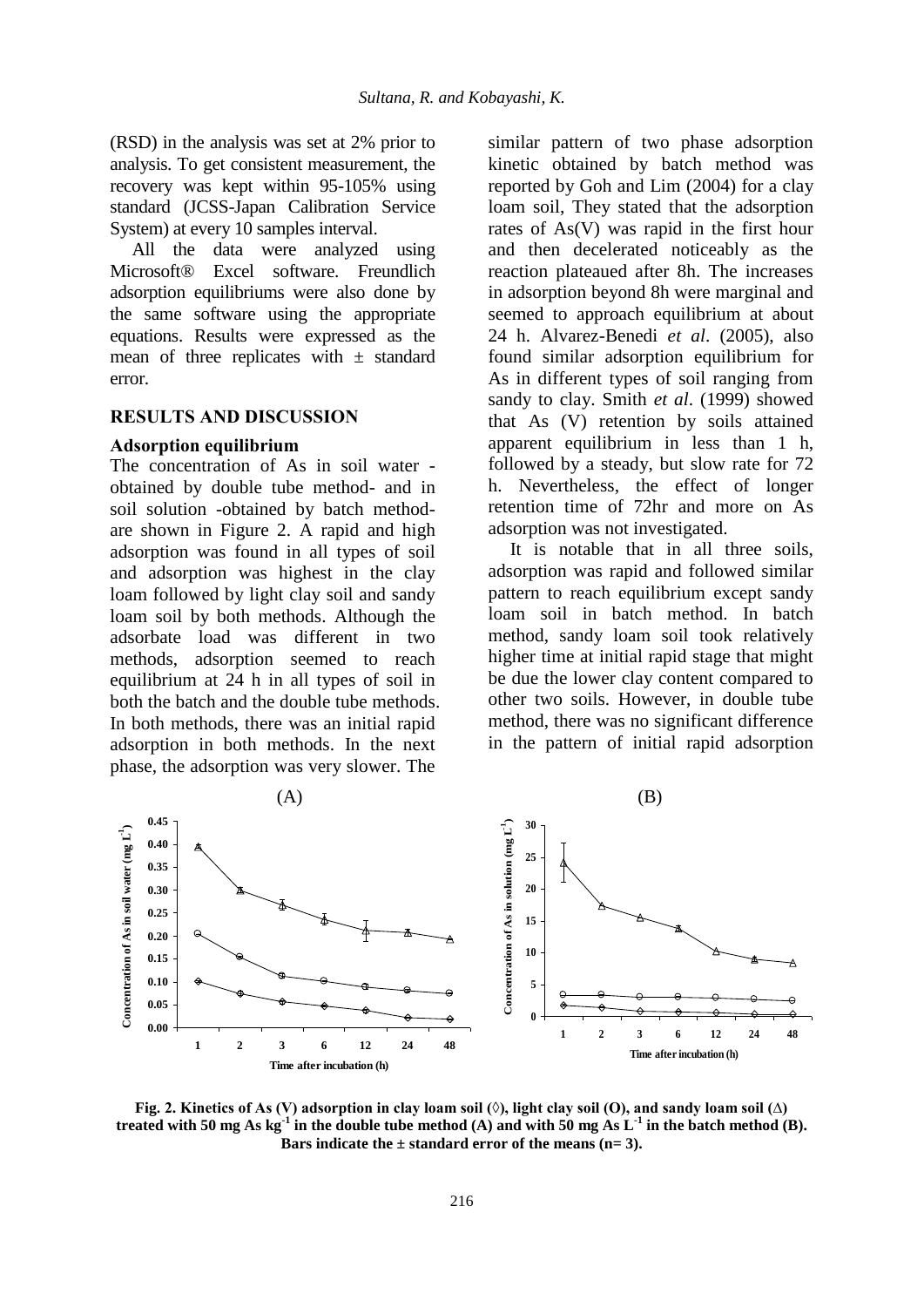between three soils. Suggesting that despite of lower clay content in sandy loam than the other two soils, under actual field conditions the concentration of As provided can cause sharp and rapid adsorption same as to the other two soils. Therefore, double tube method is reasonable to understand the exact feature of kinetic of As adsorption in all the three types of soils. Although the equilibrium was not reached exactly within the experimental time especially in the cases of batch methods, 24 h after As treatment was considered as equilibrium time for both methods because after 24 h the increase of adsorption was very slow.

## **Adsorption isotherm**

Figure 3 shows that adsorption patterns were fit to modified form of linear Freundlich adsorption isotherm. Table 2 shows the adsorption properties of As on soil described by the Freundlich equation (Feng *et al*., 2013; Alverez-Benedi *et al*., 2005). In all types of soils, adsorption of As (V) was strong with the highest adsorption in clay loam soil followed by light clay and sandy loam soil. Adsorption was very sharp and rapid in the first hour and the rate was gradually decreased due to the saturation of surface sites. Although the results were not clearly linear, a liner isotherm was applied

to the model, because linear adsorption is commonly used for approximation in reactive solute transport modeling (Brusseau, 1998; Bethke and Brady, 2000). The Freundlich adsorption isotherm was better fitted in the case of double tube method than in the case of batch method. The value of 1/n was lower in each soil in case of batch method than that of double method. This might be because of the higher As concentration in batch method than the other one. The ratio of adsorbed As and soil water As was found more in case of double method than the ratio of adsorbed As and solution As in the case of batch method, though the batch method allow the soil particles to be separated and expose more surface area to adsorb arsenic. It is notable that, despite the lower amount of As adsorbate load per unit soil at same concentration in the case of double method than that in the case of batch method. With the increase of concentration of the applied As from 25 to 100 mg  $\text{Kg}^{-1}$ , the adsorption was gradually decreased and the adsorption model was fitted in the linear Freundlich isotherm. Therefore, it can be suggested that double method is the more appropriate method than the batch method to explain As adsorption pattern in soil.



**Fig.3. Freundlich adsorption isotherm of As (V) on clay loam soil (◊), light clay soil (Ο), and sandy loam soil (∆). (A) Stands for the double tube method and (B) for the batch method**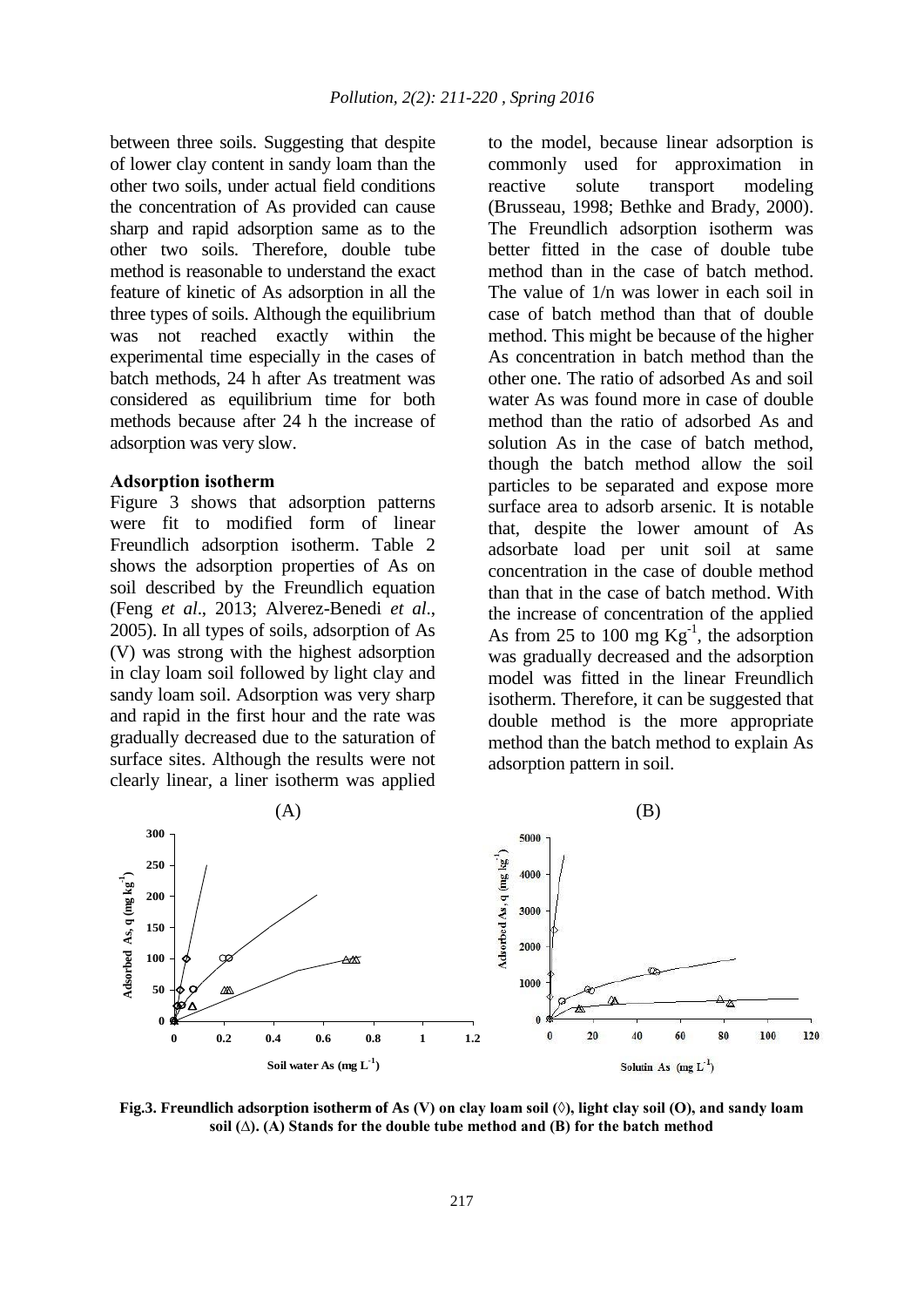| Soil       | Double tube method |      |                | <b>Batch equilibrium method</b> |      |      |
|------------|--------------------|------|----------------|---------------------------------|------|------|
|            |                    | 1/n  | R <sub>2</sub> | Kf                              | 1/n  | R2   |
| Clay loam  | 1685.11            | 0.93 | 0.98           | 1915.82                         | 0.46 | 0.99 |
| Light clay | 303.51             | 0.75 | 0.98           | 212.79                          | 0.45 | 0.98 |
| Sandy loam | 122.88             | 0.60 | 0.99           | 176.78                          | 0.26 | 0.95 |

**Table 2. Parameters of As adsorption isotherm in different soils**

As shown in the soil properties (Table 1), both clay and organic carbon could be the main properties influencing the As adsorption. Sandy loam soil has lower organic carbon as well as lower clay content than the other two soils. However, the highest adsorption of As in clay loam soil cannot be explained solely with organic carbon and clay content. Because there was little difference in these two properties among light clay and clay loam soil as shown in Table 1. The other factors influencing As (V) adsorption might be the Fe and Al contents of clay loam soil that is significantly higher in clay loam soil than in the other two soils. Some reports have shown that Fe hydroxide strongly interact with dissolve As and thus influence adsorption of As (V) in soil (Sadiq, 1997; Smith *et al*., 1998). Soil colloids with different charges can also influence the adsorption of As on soil as described by Feng *et al*. (2013). The above mentioned interaction might influence the adsorption of As (V) on clay loam soil in the present experiment. These results suggested that light clay soil and sandy loam soil had relatively lower adsorption of As and thus allow more As in soil water than clay loam soil.

## **Effect of soil moisture on As adsorption**

The concentration of As in soil water increased slightly with the increase of soil moisture conditions from 50-80% at all application doses (Fig. 4). The adsorption of As was found similar under all moisture conditions though there is a marginal decrease of As adsorption (was found with the increase of soil moisture). According to Takahashi *et al*. (2004), As in irrigation waters is incorporated into Fe-hydroxide in soil during the non-flooded period and

quickly released from soil to water during flooded period because of dissolution reduction of Fe (hydr) oxide phase Fehydroxide and reduction of As (V) to As (III). Under upland condition or normal field moisture condition Fe-hydroxide are known to adsorb arsenic (Smith *et al*., 1998). With the increase of moisture in the soil, the release of As would increase due to the similar reason as described above. However, in the present experiment, since the adsorption of As on all the three soils were very high, the amount of As adsorbed on soil solid were significantly higher than the amount of As in soil water. That was the reason of adsorption similar its even though the As in soil water had a marginal increase with the moisture content in soil. This slight difference in concentration of As in soil water in the different soil moisture levels below maximum field capacity might contribute significantly the bioavailability of arsenic.

# **CONCLUSIONS**

The adsorption study was conducted on three Japanese soils with different soil properties by double tube and batch methods. The results indicated that As adsorption showed two phase kinetics where an initial and rapid adsorption was found at the first hour and then gradually proceeded before reached to equilibrium. Adsorption seemed to reach equilibrium at 24 h in both double tube and batch methods though the adsorbate load was not same, at the same concentration in two methods. Adsorption results were fit to modified Freundlich model of adsorption isotherm. Despite the lower amount of As adsorbate load per unit soil at the same concentration in the case of double tube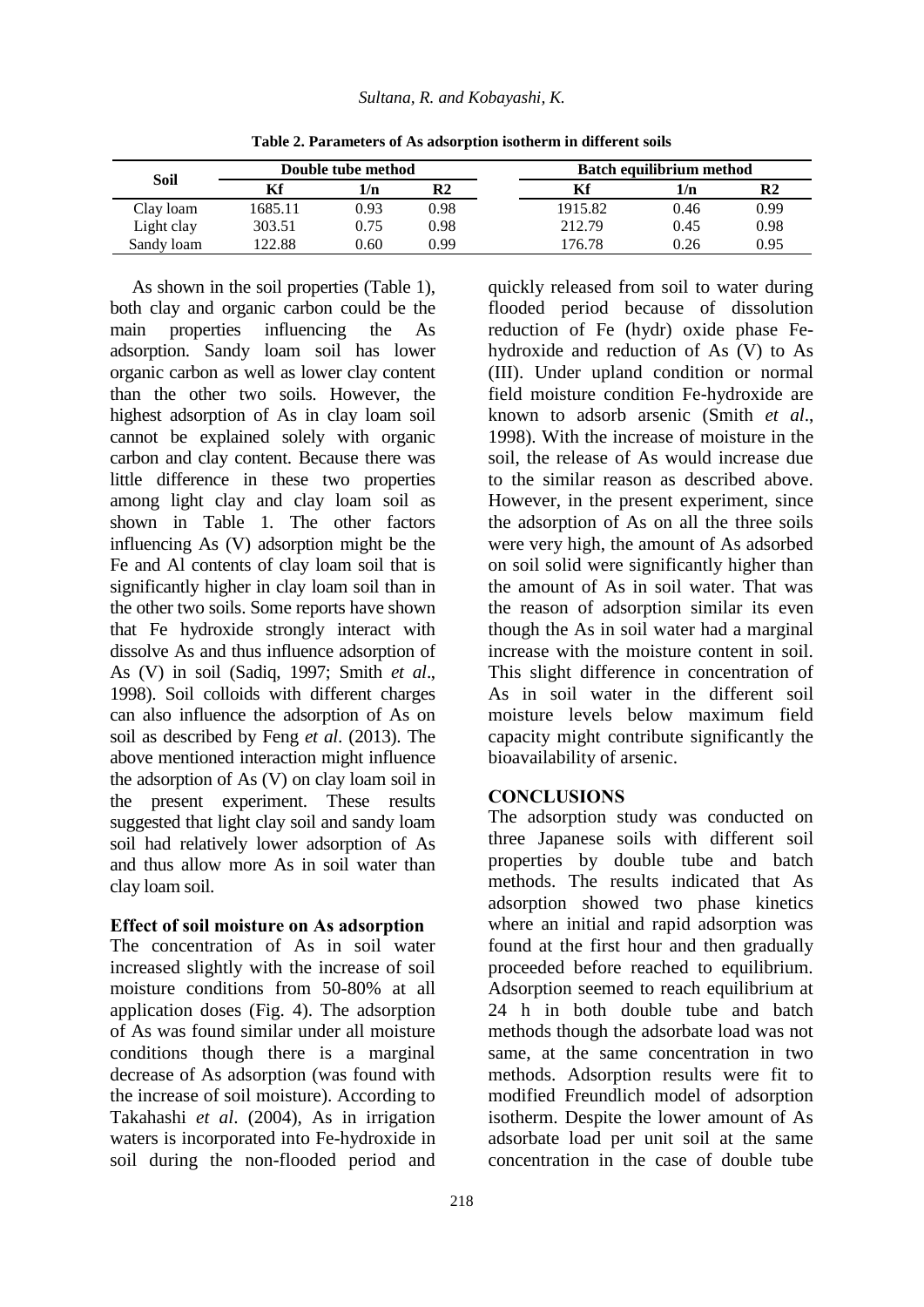

**Fig.4. Amount of As in soil water (A) and on soil solid (B), under different moisture conditions. The rate of As applied was 25(■); 50(●) and 100(▲) mg As kg-1 . Bars indicate the ± standard error of the means (n= 3).**

method than that in the case of batch method, Freundlich adsorption isotherm was better fitted in the case of double tube method than in the case of batch method. It can be suggested that under the condition stated here, double method is better than batch method to explain the adsorption of As (V) in a soil without disturbing the normal field condition. The adsorption isotherm showed that adsorption activity differed according to soil. The highest adsorption was found in clay loam soil followed by light clay and sandy loam soil. Arsenic adsorption was studied under different moisture condition below the maximum field capacity only by double tube method because it is practically impossible to do this experiment under batch method. Arsenic concentration in soil water was slightly increased by increasing soil moisture conditions. However, due to very high As adsorption capacity of all the three soils used for the study, the increase of As in soil water was seemed to be very small and the adsorption of As on soil solid was seemed to be similar in all the soils at different moisture levels from 50%-80%. This slight increase in concentration of As in soil water under different moisture level stated here can significantly affect the bioavailability of As and phytoremediation of As from soil.

# **Acknowledgements**

The corresponding author thankfully acknowledges the ministry of Education, Sports, Culture, Science and Technology, Japan, to provide financial support in the form of Monbukagakusho Scholarship which made this research possible. The authors are thankful to some of the members of Kobayashi-Yamaji laboratory, university Tsukuba, Japan for their help during the whole experiment and some anonymous reviewers whose contributions have improved the manuscript.

#### **References**

Alvarez-Benedi, J., Bolado, S., Cancillo, I., Calvo, C. and Garcia-Sinovas, D. (2005). Adsorptiondesorption of arsenate in three Spanish soils. Vadose Zone J., 4, 282-290.

Carbonell-Barrachina, A.A., Burl. O., Carbonell, F.M. and Mataix-Beneyto, J.J. (1996). Kinetics of arsenite sorption and desorption in Spanish soils. Commun. Soil Sci. Pl. An., 27, 3101–3117.

Cui, Y. and Weng, L. (2013). Arsenate and Phosphate Adsorption in Relation to Oxides Composition in Soils: LCD Modeling. *Environ. Sci. Technol*., 47 (13), pp 7269–7276.

Dhareensank, A., Kobayashi, K. and Ushi, K. (2006). Residual phytotoxic activity of pethoxamid in soil water under different soil moisture conditions. Weed Biol. Manag., 6, 50-54.

Feng Q., Zhang Z., Chen, Y., Liu, L., Zhang Z and Chen, C. (2013). Adsorption and desorption characteristics of arsenic on soils: kinetics,